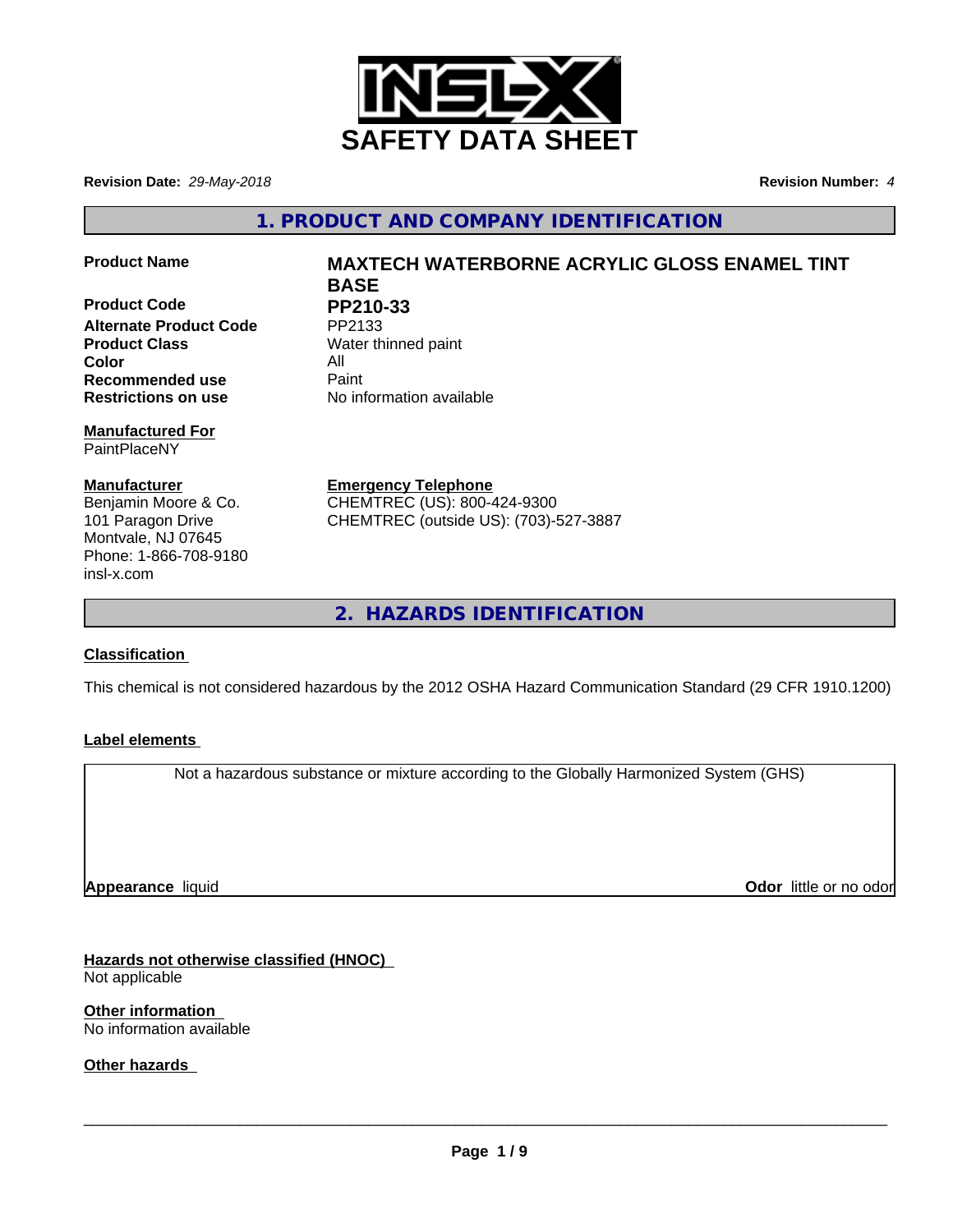**CAUTION:** All floor coatings may become slippery when wet. Where non-skid characteristics are desired, a small amount of clean sand may be added. Stir often during application.

# **3. COMPOSITION INFORMATION ON COMPONENTS**

| <b>Chemical name</b>                                                         | CAS No.    | Weight-% |
|------------------------------------------------------------------------------|------------|----------|
| Titanium dioxide                                                             | 13463-67-7 | 20       |
| Propanoic acid, 2-methyl-, monoester with<br>2,2,4-trimethyl-1,3-pentanediol | 25265-77-4 |          |
| Kaolin                                                                       | 1332-58-7  |          |
| Ammonia                                                                      | 7664-41-7  | ს.ხ      |

|                                                  | 4. FIRST AID MEASURES                                                                                    |
|--------------------------------------------------|----------------------------------------------------------------------------------------------------------|
| <b>General Advice</b>                            | No hazards which require special first aid measures.                                                     |
| <b>Eye Contact</b>                               | Rinse thoroughly with plenty of water for at least 15 minutes and consult a<br>physician.                |
| <b>Skin Contact</b>                              | Wash off immediately with soap and plenty of water while removing all<br>contaminated clothes and shoes. |
| <b>Inhalation</b>                                | Move to fresh air. If symptoms persist, call a physician.                                                |
| Ingestion                                        | Clean mouth with water and afterwards drink plenty of water. Consult a physician<br>if necessary.        |
| <b>Most Important</b><br><b>Symptoms/Effects</b> | None known.                                                                                              |
| <b>Notes To Physician</b>                        | Treat symptomatically.                                                                                   |

**5. FIRE-FIGHTING MEASURES**

| <b>Suitable Extinguishing Media</b>                                              | Use extinguishing measures that are appropriate to local<br>circumstances and the surrounding environment.                                   |
|----------------------------------------------------------------------------------|----------------------------------------------------------------------------------------------------------------------------------------------|
| <b>Protective Equipment And Precautions For</b><br><b>Firefighters</b>           | As in any fire, wear self-contained breathing apparatus<br>pressure-demand, MSHA/NIOSH (approved or equivalent)<br>and full protective gear. |
| <b>Specific Hazards Arising From The Chemical</b>                                | Closed containers may rupture if exposed to fire or<br>extreme heat.                                                                         |
| <b>Sensitivity To Mechanical Impact</b>                                          | No.                                                                                                                                          |
| <b>Sensitivity To Static Discharge</b>                                           | No.                                                                                                                                          |
| <b>Flash Point Data</b><br>Flash Point (°F)<br>Flash Point (°C)<br><b>Method</b> | Not applicable<br>Not applicable<br>Not applicable                                                                                           |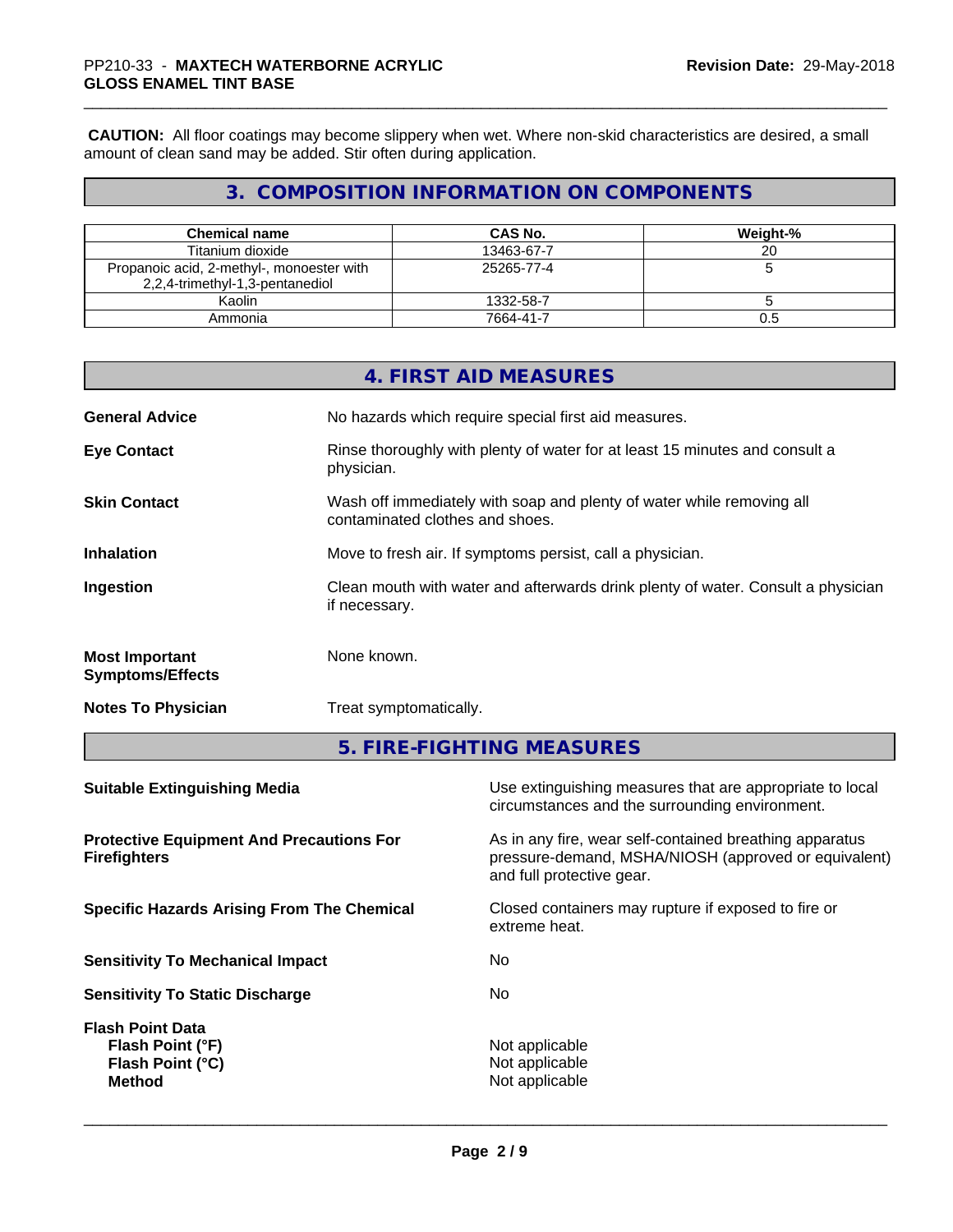## **Flammability Limits In Air**

**Lower flammability limit:** Not applicable **Upper flammability limit:** Not applicable

**NFPA Health:** 1 **Flammability:** 0 **Instability:** 0 **Special:** Not Applicable

#### **NFPA Legend**

- 0 Not Hazardous
- 1 Slightly
- 2 Moderate
- 3 High
- 4 Severe

*The ratings assigned are only suggested ratings, the contractor/employer has ultimate responsibilities for NFPA ratings where this system is used.*

*Additional information regarding the NFPA rating system is available from the National Fire Protection Agency (NFPA) at www.nfpa.org.*

## **6. ACCIDENTAL RELEASE MEASURES**

| <b>Personal Precautions</b>      | Avoid contact with skin, eyes and clothing. Ensure adequate ventilation.                                                                                                         |
|----------------------------------|----------------------------------------------------------------------------------------------------------------------------------------------------------------------------------|
| <b>Other Information</b>         | Prevent further leakage or spillage if safe to do so.                                                                                                                            |
| <b>Environmental precautions</b> | See Section 12 for additional Ecological Information.                                                                                                                            |
| <b>Methods for Cleaning Up</b>   | Soak up with inert absorbent material. Sweep up and shovel into suitable<br>containers for disposal.                                                                             |
|                                  | 7. HANDLING AND STORAGE                                                                                                                                                          |
| <b>Handling</b>                  | Avoid contact with skin, eyes and clothing. Avoid breathing vapors, spray mists or<br>sanding dust. In case of insufficient ventilation, wear suitable respiratory<br>equipment. |
| <b>Storage</b>                   | Keep container tightly closed. Keep out of the reach of children.                                                                                                                |
| <b>Incompatible Materials</b>    | No information available                                                                                                                                                         |
|                                  |                                                                                                                                                                                  |

**8. EXPOSURE CONTROLS/PERSONAL PROTECTION**

### **Exposure Limits**

| <b>Chemical name</b> | <b>ACGIH TLV</b>           | <b>OSHA PEL</b>            |
|----------------------|----------------------------|----------------------------|
| Titanium dioxide     | 10 mg/m <sup>3</sup> - TWA | 15 mg/m $3$ - TWA          |
| Kaolin               | 2 mg/m <sup>3</sup> - TWA  | 15 mg/m <sup>3</sup> - TWA |
|                      |                            | $5 \text{ ma/m}^3$ - TWA   |
| Ammonia              | 25 ppm - TWA               | 50 ppm - TWA               |
|                      | 35 ppm - STEL              | $35 \text{ mg/m}^3$ - TWA  |

#### **Legend**

ACGIH - American Conference of Governmental Industrial Hygienists Exposure Limits OSHA - Occupational Safety & Health Administration Exposure Limits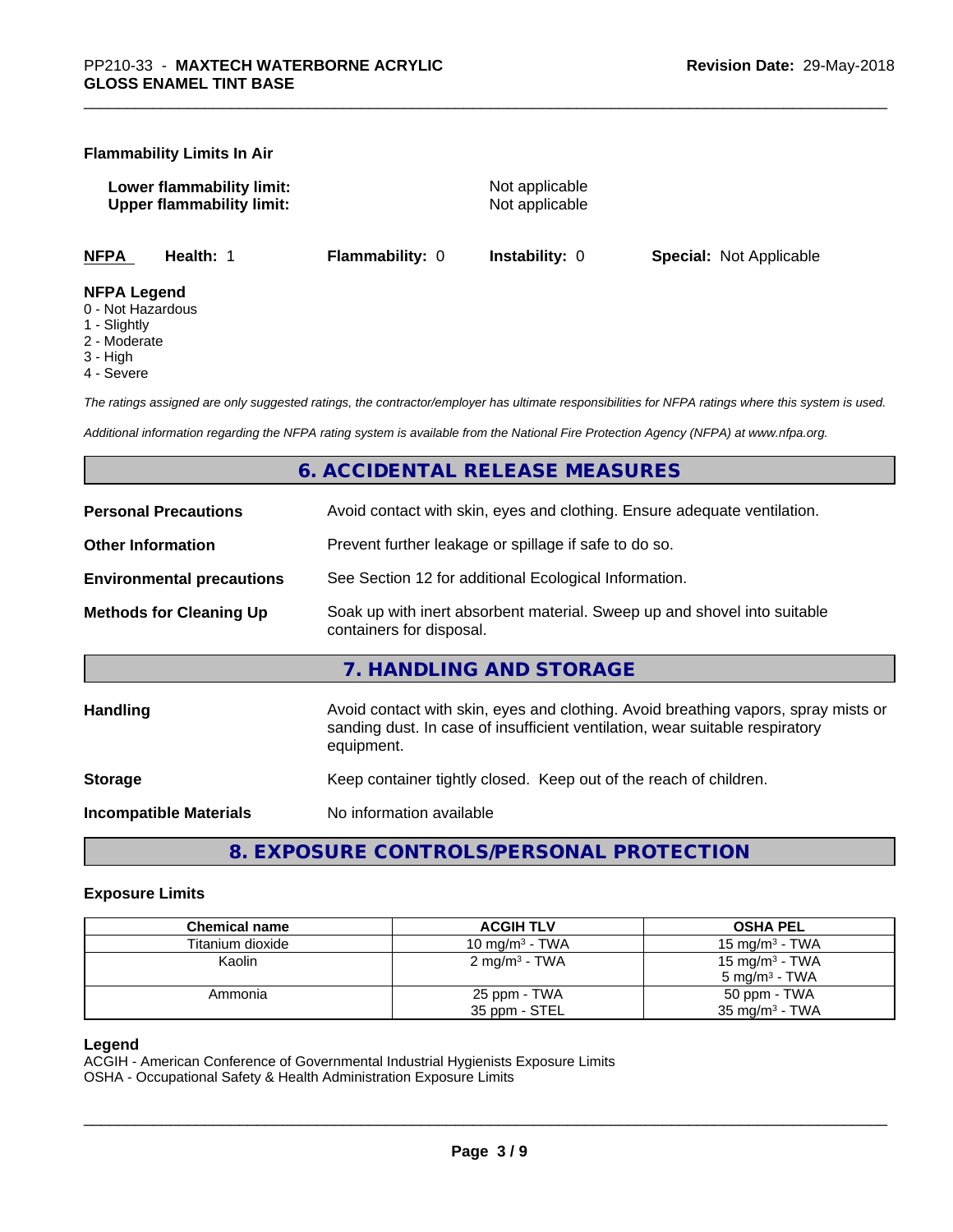## N/E - Not Established

| <b>Engineering Measures</b>          | Ensure adequate ventilation, especially in confined areas.                                                                          |
|--------------------------------------|-------------------------------------------------------------------------------------------------------------------------------------|
| <b>Personal Protective Equipment</b> |                                                                                                                                     |
| <b>Eye/Face Protection</b>           | Safety glasses with side-shields.                                                                                                   |
| <b>Skin Protection</b>               | Protective gloves and impervious clothing.                                                                                          |
| <b>Respiratory Protection</b>        | In case of insufficient ventilation wear suitable respiratory equipment.                                                            |
| <b>Hygiene Measures</b>              | Avoid contact with skin, eyes and clothing. Remove and wash contaminated<br>clothing before re-use. Wash thoroughly after handling. |

# **9. PHYSICAL AND CHEMICAL PROPERTIES**

| Appearance                           | liquid                   |
|--------------------------------------|--------------------------|
| Odor                                 | little or no odor        |
| <b>Odor Threshold</b>                | No information available |
| Density (Ibs/gal)                    | $9.9 - 10.0$             |
| <b>Specific Gravity</b>              | $1.18 - 1.21$            |
| рH                                   | No information available |
| <b>Viscosity (cps)</b>               | No information available |
| Solubility(ies)                      | No information available |
| <b>Water solubility</b>              | No information available |
| <b>Evaporation Rate</b>              | No information available |
| Vapor pressure @20 °C (kPa)          | No information available |
| Vapor density                        | No information available |
| Wt. % Solids                         | $40 - 50$                |
| Vol. % Solids                        | $30 - 40$                |
| Wt. % Volatiles                      | $50 - 60$                |
| <b>Vol. % Volatiles</b>              | $60 - 70$                |
| <b>VOC Regulatory Limit (g/L)</b>    | < 250                    |
| <b>Boiling Point (°F)</b>            | 212                      |
| <b>Boiling Point (°C)</b>            | 100                      |
| <b>Freezing Point (°F)</b>           | 32                       |
| <b>Freezing Point (°C)</b>           | $\Omega$                 |
| Flash Point (°F)                     | Not applicable           |
| Flash Point (°C)                     | Not applicable           |
| <b>Method</b>                        | Not applicable           |
| <b>Flammability (solid, gas)</b>     | Not applicable           |
| <b>Upper flammability limit:</b>     | Not applicable           |
| Lower flammability limit:            | Not applicable           |
| <b>Autoignition Temperature (°F)</b> | No information available |
| <b>Autoignition Temperature (°C)</b> | No information available |
| Decomposition Temperature (°F)       | No information available |
| Decomposition Temperature (°C)       | No information available |
| <b>Partition coefficient</b>         | No information available |

# **10. STABILITY AND REACTIVITY**

**Reactivity Not Applicable** Not Applicable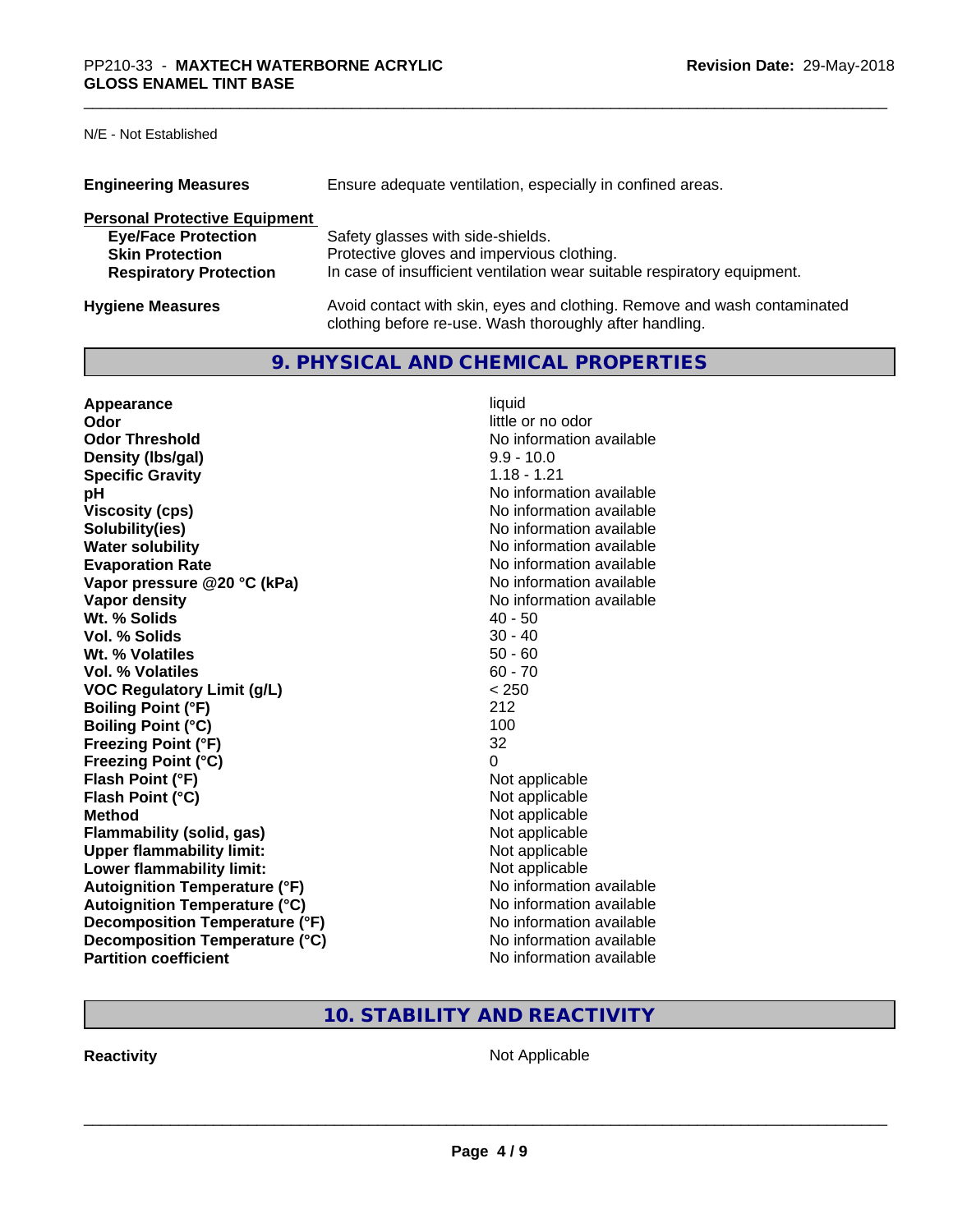| <b>Chemical Stability</b>               | Stable under normal conditions.          |
|-----------------------------------------|------------------------------------------|
| <b>Conditions to avoid</b>              | Prevent from freezing.                   |
| <b>Incompatible Materials</b>           | No materials to be especially mentioned. |
| <b>Hazardous Decomposition Products</b> | None under normal use.                   |
| Possibility of hazardous reactions      | None under normal conditions of use.     |

# **11. TOXICOLOGICAL INFORMATION**

| <b>Product Information</b>                                                                                                                                                                                                                                                                                                                         |                                                                                                                                                                                                                                                                                                                                                                                                                                                                                                                                                      |
|----------------------------------------------------------------------------------------------------------------------------------------------------------------------------------------------------------------------------------------------------------------------------------------------------------------------------------------------------|------------------------------------------------------------------------------------------------------------------------------------------------------------------------------------------------------------------------------------------------------------------------------------------------------------------------------------------------------------------------------------------------------------------------------------------------------------------------------------------------------------------------------------------------------|
| Information on likely routes of exposure                                                                                                                                                                                                                                                                                                           |                                                                                                                                                                                                                                                                                                                                                                                                                                                                                                                                                      |
| <b>Principal Routes of Exposure</b>                                                                                                                                                                                                                                                                                                                | Eye contact, skin contact and inhalation.                                                                                                                                                                                                                                                                                                                                                                                                                                                                                                            |
| <b>Acute Toxicity</b>                                                                                                                                                                                                                                                                                                                              |                                                                                                                                                                                                                                                                                                                                                                                                                                                                                                                                                      |
| <b>Product Information</b>                                                                                                                                                                                                                                                                                                                         | No information available                                                                                                                                                                                                                                                                                                                                                                                                                                                                                                                             |
|                                                                                                                                                                                                                                                                                                                                                    | Symptoms related to the physical, chemical and toxicological characteristics                                                                                                                                                                                                                                                                                                                                                                                                                                                                         |
| <b>Symptoms</b>                                                                                                                                                                                                                                                                                                                                    | No information available                                                                                                                                                                                                                                                                                                                                                                                                                                                                                                                             |
|                                                                                                                                                                                                                                                                                                                                                    | Delayed and immediate effects as well as chronic effects from short and long-term exposure                                                                                                                                                                                                                                                                                                                                                                                                                                                           |
| Eye contact<br><b>Skin contact</b><br><b>Inhalation</b><br>Ingestion<br><b>Sensitization</b><br><b>Neurological Effects</b><br><b>Mutagenic Effects</b><br><b>Reproductive Effects</b><br><b>Developmental Effects</b><br><b>Target organ effects</b><br><b>STOT - single exposure</b><br><b>STOT - repeated exposure</b><br>Other adverse effects | May cause slight irritation.<br>Substance may cause slight skin irritation. Prolonged or repeated contact may dry<br>skin and cause irritation.<br>May cause irritation of respiratory tract.<br>Ingestion may cause gastrointestinal irritation, nausea, vomiting and diarrhea.<br>No information available<br>No information available.<br>No information available.<br>No information available.<br>No information available.<br>No information available.<br>No information available.<br>No information available.<br>No information available. |
| <b>Aspiration Hazard</b><br><b>Numerical measures of toxicity</b>                                                                                                                                                                                                                                                                                  | No information available                                                                                                                                                                                                                                                                                                                                                                                                                                                                                                                             |

**The following values are calculated based on chapter 3.1 of the GHS document**

| ATEmix (oral)                                   | 21934 mg/kg |
|-------------------------------------------------|-------------|
| <b>ATEmix (dermal)</b>                          | 94432 mg/kg |
| <b>ATEmix (inhalation-dust/mist)</b> 112.1 mg/L |             |

## **Component Information**

Titanium dioxide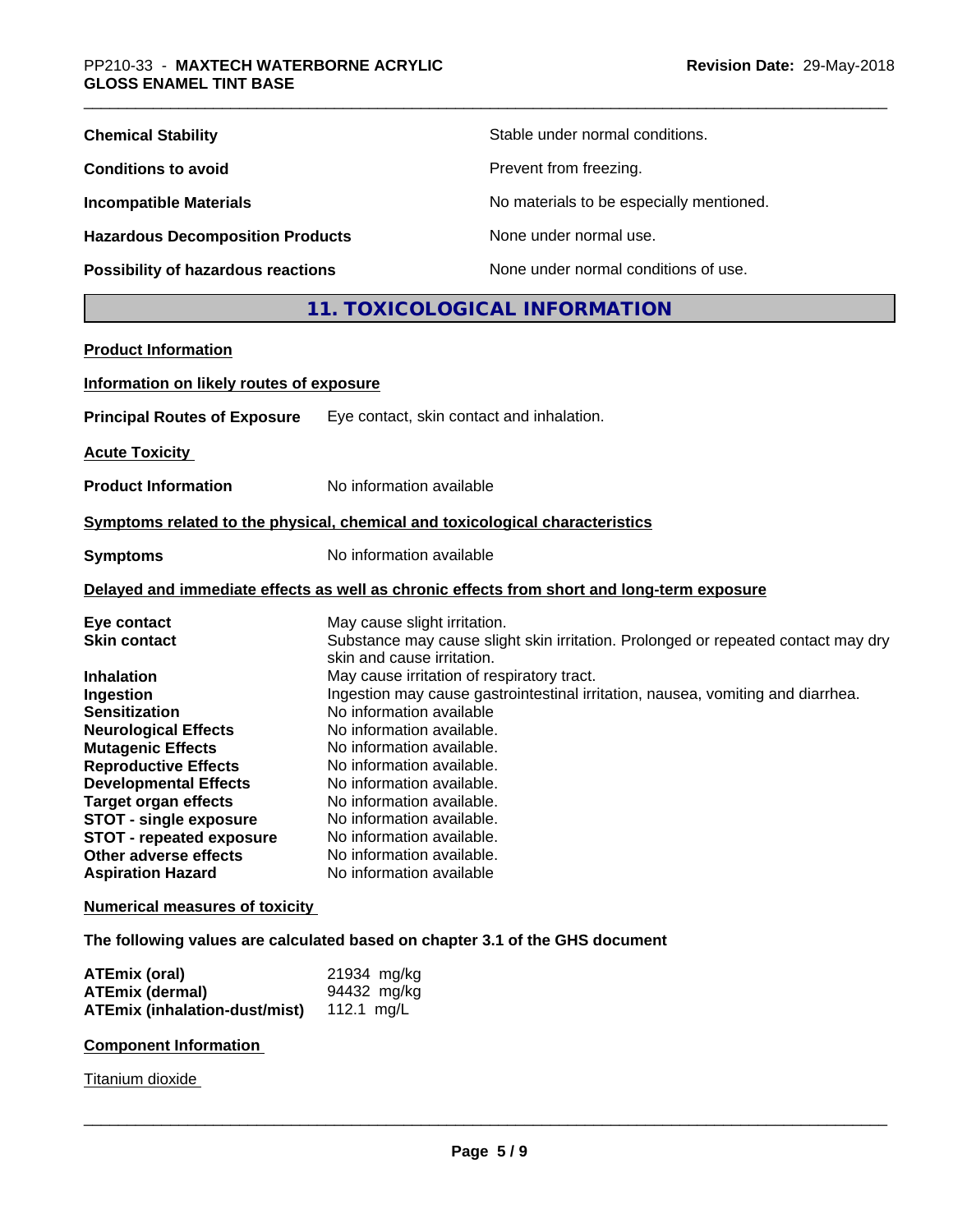LD50 Oral: > 10000 mg/kg (Rat) Kaolin LD50 Oral: > 5000 mg/kg (Rat) Ammonia LC50 Inhalation (Vapor): 2000 ppm (Rat, 4 hr.)

#### **Carcinogenicity**

*The information below indicateswhether each agency has listed any ingredient as a carcinogen:.*

| <b>Chemical</b><br>name             | <b>IARC</b>                    | <b>NTP</b> | ດເ⊔າ<br>שטש |
|-------------------------------------|--------------------------------|------------|-------------|
|                                     | .<br>2B<br>: Human<br>Possible |            | Listed      |
| $-1$<br>, dioxide<br><b>itanium</b> | Carcinoɑen                     |            |             |

• Although IARC has classified titanium dioxide as possibly carcinogenic to humans (2B), their summary concludes: "No significant exposure to titanium dioxide is thought to occur during the use of products in which titanium dioxide is bound to other materials, such as paint."

#### **Legend**

IARC - International Agency for Research on Cancer NTP - National Toxicity Program OSHA - Occupational Safety & Health Administration

**12. ECOLOGICAL INFORMATION**

### **Ecotoxicity Effects**

The environmental impact of this product has not been fully investigated.

### **Product Information**

#### **Acute Toxicity to Fish**

No information available

#### **Acute Toxicity to Aquatic Invertebrates**

No information available

#### **Acute Toxicity to Aquatic Plants**

No information available

#### **Persistence / Degradability**

No information available.

#### **Bioaccumulation**

No information available.

#### **Mobility in Environmental Media**

No information available.

#### **Ozone**

No information available

## **Component Information**

**Acute Toxicity to Fish**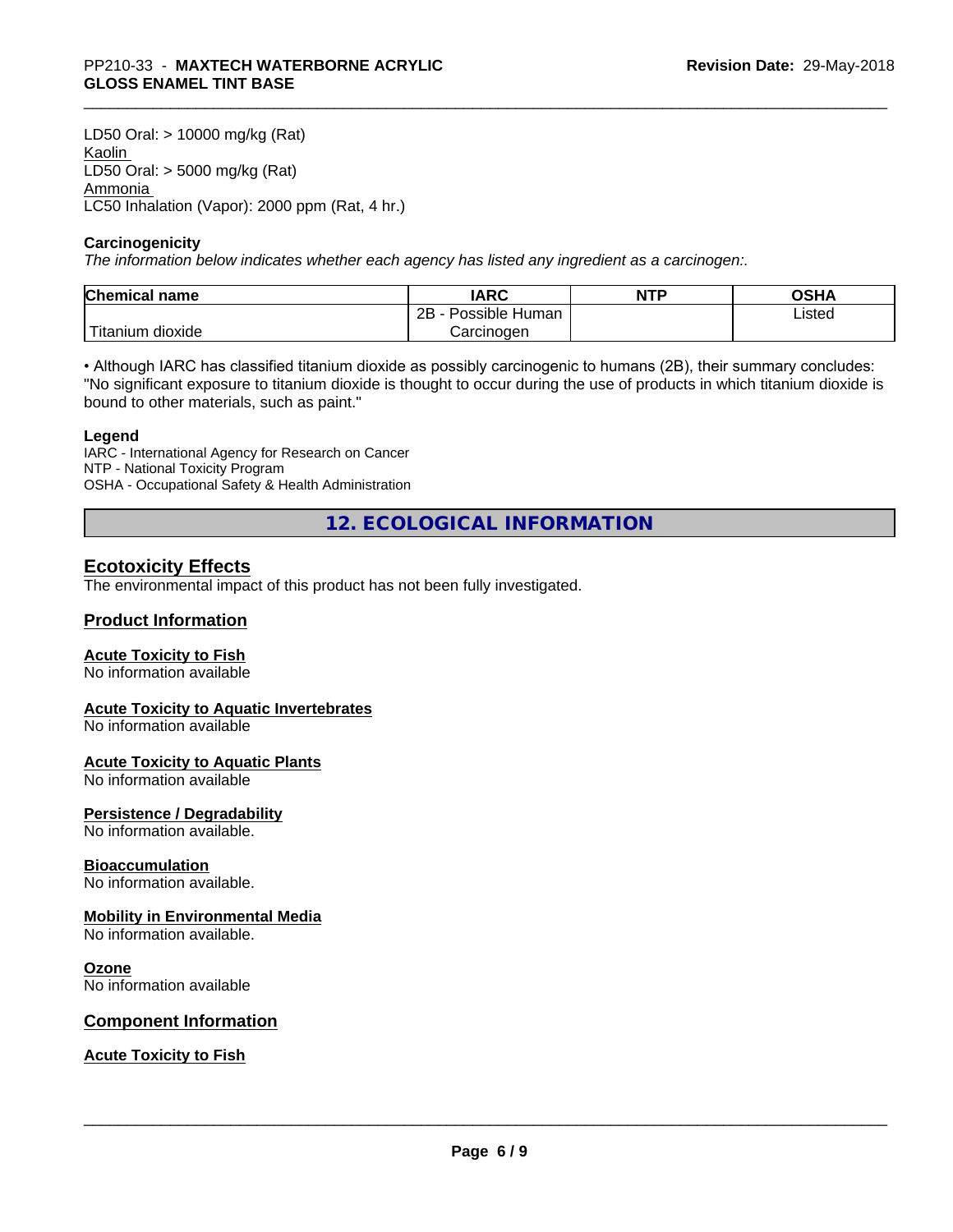#### Titanium dioxide

LC50: > 1000 mg/L (Fathead Minnow - 96 hr.)

## **Acute Toxicity to Aquatic Invertebrates**

No information available

#### **Acute Toxicity to Aquatic Plants**

No information available

| Dispose of in accordance with federal, state, and local regulations. Local<br>requirements may vary, consult your sanitation department or state-designated<br>environmental protection agency for more disposal options.<br>14. TRANSPORT INFORMATION<br>Not regulated<br>Not regulated |                              | 13. DISPOSAL CONSIDERATIONS |
|------------------------------------------------------------------------------------------------------------------------------------------------------------------------------------------------------------------------------------------------------------------------------------------|------------------------------|-----------------------------|
|                                                                                                                                                                                                                                                                                          | <b>Waste Disposal Method</b> |                             |
|                                                                                                                                                                                                                                                                                          |                              |                             |
|                                                                                                                                                                                                                                                                                          | <b>DOT</b>                   |                             |
|                                                                                                                                                                                                                                                                                          | <b>ICAO/IATA</b>             |                             |
|                                                                                                                                                                                                                                                                                          | <b>IMDG/IMO</b>              | Not regulated               |
| <b>15. REGULATORY INFORMATION</b>                                                                                                                                                                                                                                                        |                              |                             |

# **International Inventories**

| <b>TSCA: United States</b> | Yes - All components are listed or exempt. |
|----------------------------|--------------------------------------------|
| <b>DSL: Canada</b>         | Yes - All components are listed or exempt. |

## **Federal Regulations**

### **SARA 311/312 hazardous categorization**

| Acute health hazard               | No |  |
|-----------------------------------|----|--|
| Chronic Health Hazard             | Nο |  |
| Fire hazard                       | Nο |  |
| Sudden release of pressure hazard | Nο |  |
| Reactive Hazard                   | Nο |  |

#### **SARA 313**

Section 313 of Title III of the Superfund Amendments and Reauthorization Act of 1986 (SARA). This product contains a chemical or chemicals which are subject to the reporting requirements of the Act and Title 40 of the Code of Federal Regulations, Part 372:

| Chemical name                     | CAS No.  | Weight-% | <b>CERCLA/SARA 313</b>     |
|-----------------------------------|----------|----------|----------------------------|
| Diethylene glycol monoethyl ether | 111-90-0 |          | (de minimis concentration) |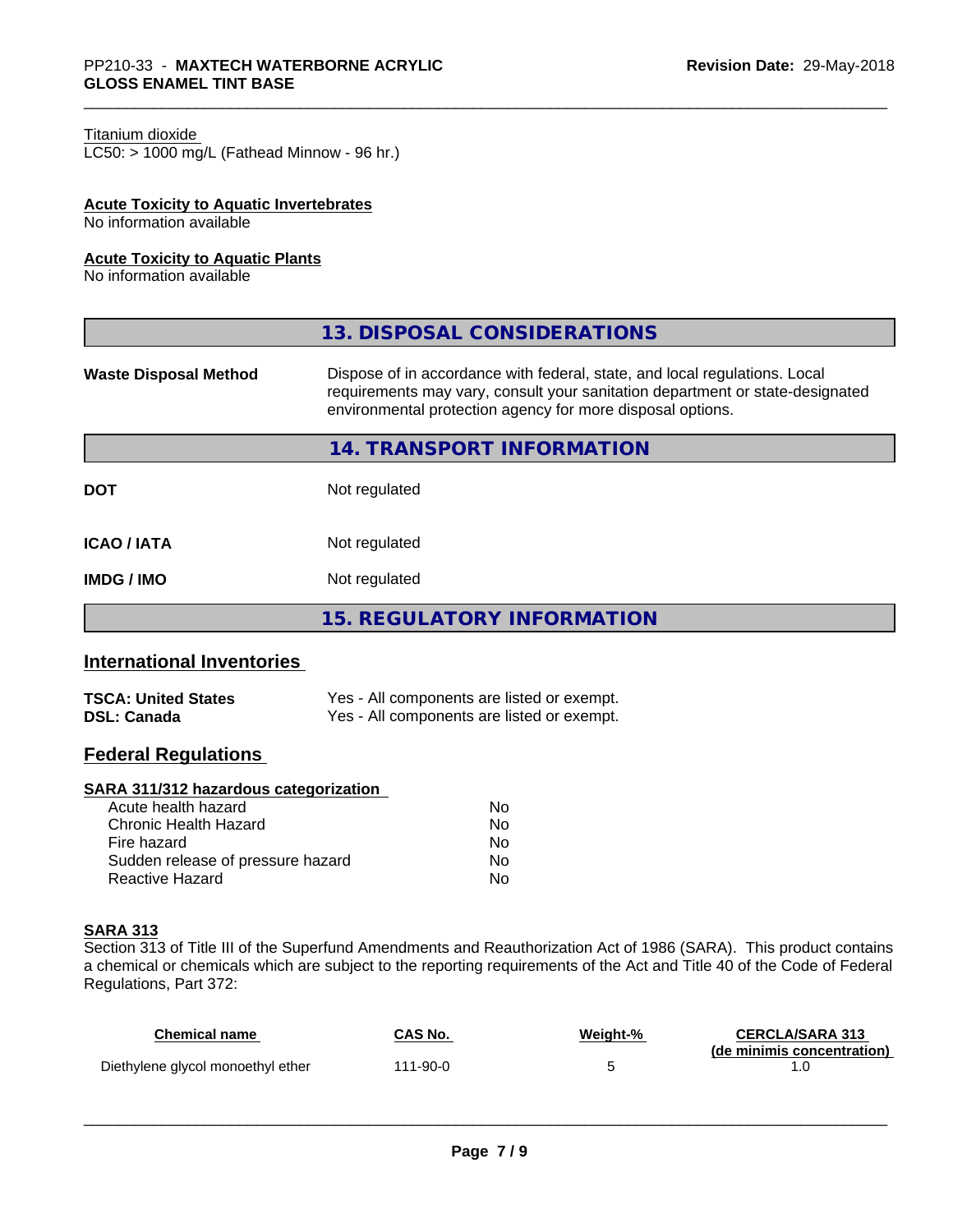### **Clean Air Act,Section 112 Hazardous Air Pollutants (HAPs) (see 40 CFR 61)**

This product contains the following HAPs:

*None*

## **US State Regulations**

### **California Proposition 65**

**A** WARNING: Cancer and Reproductive Harm– www.P65warnings.ca.gov

#### **State Right-to-Know**

| <b>Chemical name</b>              | <b>Massachusetts</b> | <b>New Jersey</b> | Pennsylvania |
|-----------------------------------|----------------------|-------------------|--------------|
| Titanium dioxide                  |                      |                   |              |
| Diethylene glycol monoethyl ether |                      |                   |              |
| Kaolin                            |                      |                   |              |

#### **Legend**

X - Listed

# **16. OTHER INFORMATION**

| HMIS          | Health: 1 | <b>Flammability: 0</b> | <b>Reactivity: 0 PPE: -</b> |  |
|---------------|-----------|------------------------|-----------------------------|--|
| _ _ _ _ _ _ _ |           |                        |                             |  |

#### **HMIS Legend** 0 - Minimal Hazard

- 1 Slight Hazard
- 2 Moderate Hazard
- 3 Serious Hazard
- 4 Severe Hazard
- **Chronic Hazard**
- X Consult your supervisor or S.O.P. for "Special" handling instructions.

*Note: The PPE rating has intentionally been left blank. Choose appropriate PPE that will protect employees from the hazards the material will present under the actual normal conditions of use.*

*Caution: HMISÒ ratings are based on a 0-4 rating scale, with 0 representing minimal hazards or risks, and 4 representing significant hazards or risks. Although HMISÒ ratings are not required on MSDSs under 29 CFR 1910.1200, the preparer, has chosen to provide them. HMISÒ ratings are to be used only in conjunction with a fully implemented HMISÒ program by workers who have received appropriate HMISÒ training. HMISÒ is a registered trade and service mark of the NPCA. HMISÒ materials may be purchased exclusively from J. J. Keller (800) 327-6868.*

 **WARNING!** If you scrape, sand, or remove old paint, you may release lead dust. LEAD IS TOXIC. EXPOSURE TO LEAD DUST CAN CAUSE SERIOUS ILLNESS, SUCH AS BRAIN DAMAGE, ESPECIALLY IN CHILDREN. PREGNANT WOMEN SHOULD ALSO AVOID EXPOSURE.Wear a NIOSH approved respirator to control lead exposure. Clean up carefully with a HEPA vacuum and a wet mop. Before you start, find out how to protect yourself and your family by contacting the National Lead Information Hotline at 1-800-424-LEAD or log on to www.epa.gov/lead.

**Prepared By** Product Stewardship Department